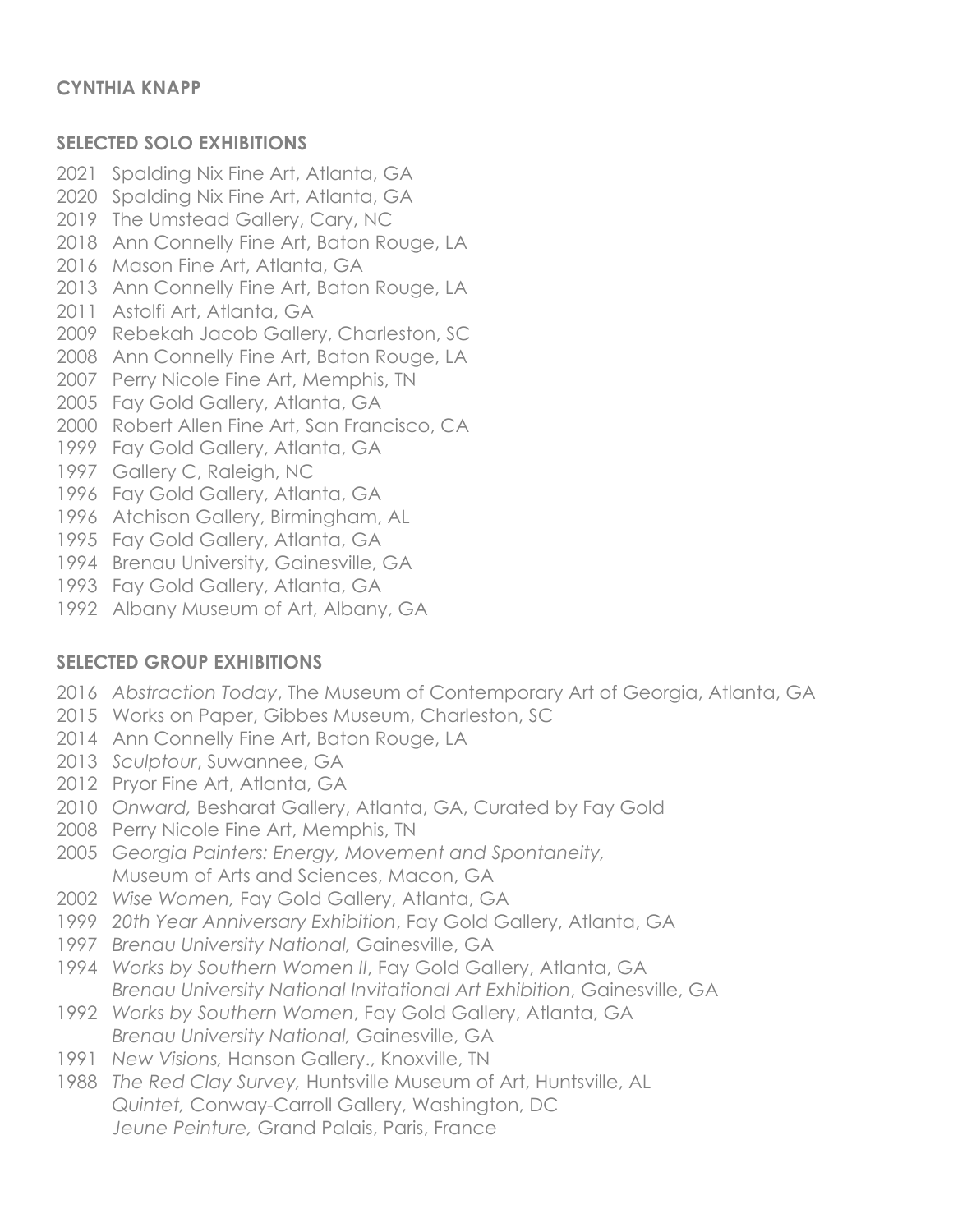#### **SELECTED COLLECTIONS**

Brenau University, Gainesville, GA Coca-Cola Company, Atlanta, GA Columbus College, Columbus, GA Darden Industries, Orlando, FL Delta Airlines, New York, NY Dutch International Holding Company, Atlanta, GA Federal National Mortgage Association, Atlanta, GA Georgia Museum of Art, Athens, GA Givaudan Roure, Cincinnati, OH Halpern Enterprises, Atlanta, GA Healthdyne, Inc., Atlanta, GA Heery and Heery Architects, Atlanta, GA Hyatt Inc., Atlanta, GA IBM, Inc., Cincinnati, OH Kilpatrick and Cody, Atlanta, GA King and Spalding, Atlanta, GA Marriott, Inc., Atlanta, GA National Bank of Georgia, Atlanta, GA Powell, Goldstein, Frazer, Murphy, Atlanta, GA RJR Nabisco, Inc., Atlanta, GA SAS Corporation, Raleigh, NC Southern Bell, Atlanta, GA Texas AMU Central Texas, Kileen, TX The Umstead Hotel and Spa, Cary, NC Towers, Perrin, Inc., Atlanta, GA Wildman, Harold, Allen, Dixon, Branch, Atlanta, GA Wolf Block Schorr & Solis Cohen, Philadelphia, PA

# **SELECTED PUBLIC ART INSTALLATIONS**

- 2016 Lakeview Hospital, Stillwater, MN
- 2012 *Sculptour*, City of Suwanee, GA
- 2010 Darden Industries, Orlando, FL
- 2008 Springboro Surgical Center, Springboro, OH
- 2005 Ridgewood Center, Raleigh, NC
- 2004 Robert E Fulton Regional Library at Ocee, Fulton County, Atlanta, GA
- 2003 St. Anne's Women's Center, Columbus, OH
- 2001 University of Cincinnati, Kingsgate Conference Center, Cincinnati, OH
- 2001 Wake Medical Rehabilitation Center, Raleigh, NC
- 2000 The Airport Air Program, Hartsfield International Airport, Atlanta, GA